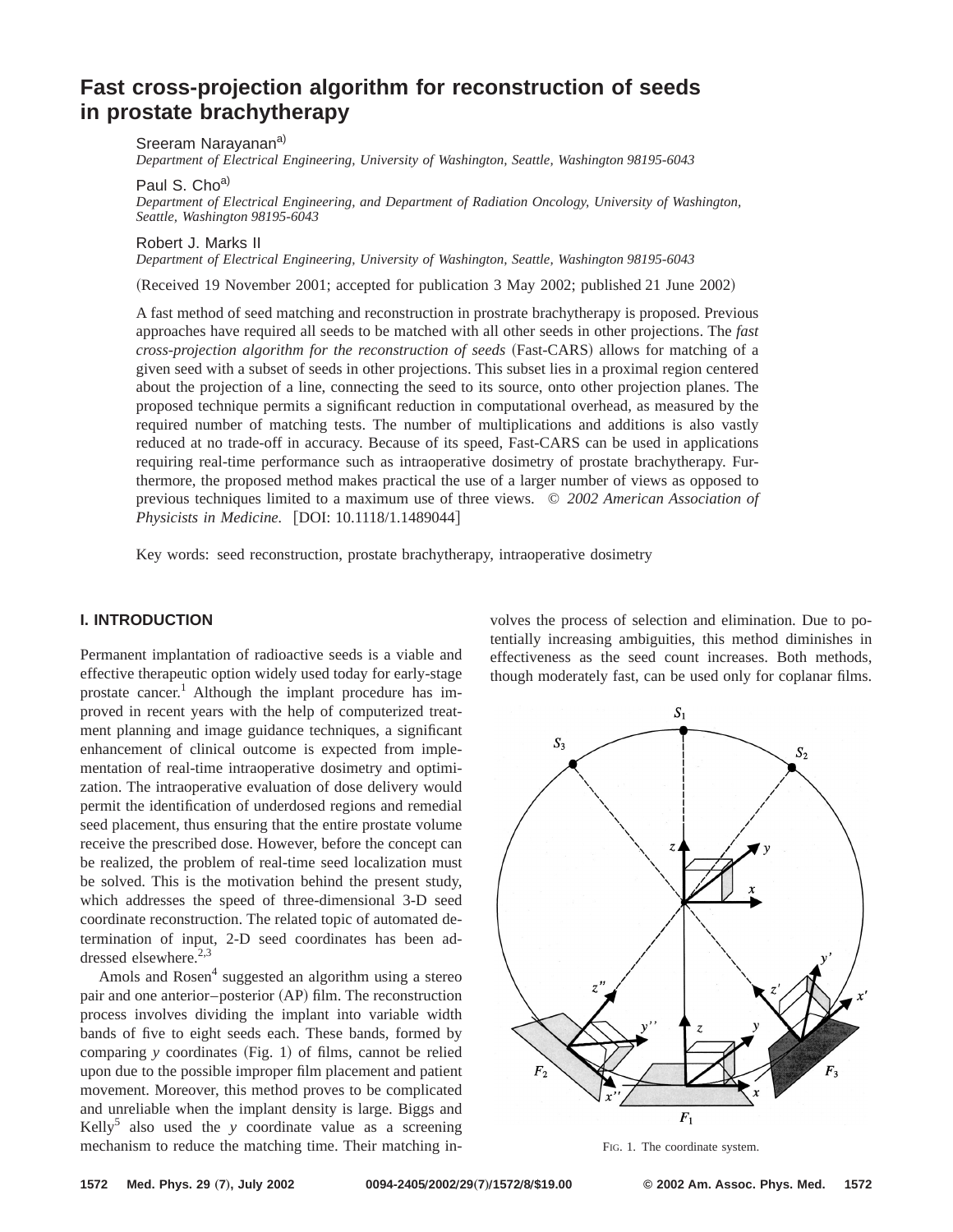Altschuler *et al.*<sup>6</sup> suggested an algorithm, which involves the use of fiducials for registration between the coordinates and correction of images. This may not be always practical as a fiducial object must be attached to the patient's skin.  $Jackson<sup>7</sup>$  proposed a method, which puts certain limitations on the geometry of images. The procedure imposes a constraint that the seeds implanted be regularly spaced in a line. Roy *et al.*<sup>8</sup> and Brinkman and Kline<sup>9</sup> proposed different methods using computed tomography  $(CT)$  for seed localization. These methods are limited by low resolution in the *z* direction due to interslice distance. The methods using CT can detect the centroid of the seeds only and assume that the seeds are parallel to the *y axis*. Also, CT will fail in resolving seeds connected end to end in the implant.

The Siddon and  $Chin<sup>10</sup>$  algorithm involves creating a cost function matrix of all possible seed combinations. Exhaustive matching using all possible combinations within the matrix is done to find the lowest cost solution. This method, while allowing a reasonably accurate match without any constraint on the film geometry, requires a large amount of computation for three films. Altschuler and  $Kassae<sup>11</sup>$  suggested an innovative method of permutation sampling to reduce the matching complexity. This speeds up the matching process but still requires matching each seed on a projection with every seed on the other projections to calculate the cost function matrix.

The algorithm we propose, *fast cross-projection algorithm for the reconstruction of seeds* (Fast-CARS), is designed to further improve the computational efficiency. We crossproject the seeds between films (or views) pairwise to form linear, variable-width bands on all the views. Each band contains a fraction of the total number of seeds. With this process, matching of a relatively small number of seeds among all the bands is assured. The process can be repeated to cover all seeds in every view. After a set of search restriction bands is formed, the cost function proposed by Siddon and Chin is used to form a matrix of costs. Alternately, for noncoplanar x-ray source trajectory, the cost functions proposed by Altschuler and Kassaee<sup>11</sup> can be employed. For each cost matrix an exhaustive match can be performed to obtain the best possible matches. Let the number of seeds be *N*. If the average number of seeds in a band is *A* and the number of such bands is *K*, then the process requires  $K \times (A!)^2$  matches. Since  $A \ll N$ , this is a great reduction when compared to  $(N!)^2$  comparisons, as proposed by Siddon and Chin. To illustrate, if there are  $N=64$  seeds and, on average, eight seeds in a band  $(A=8)$ , then with eight such bands (*K*)  $= 8$ ) the Fast-CARS requires  $1.3 \times 10^{10}$  comparisons, a great reduction from  $1.6\times10^{178}=(64!)^2$  as required without the use of the bands. There is also a correspondingly significant reduction in the number of multiplications and additions. We need not calculate a huge cost function matrix involving all possible seed combinations over all the views. Rather, calculation is performed only on a subset of seeds confined within each band.

In Sec. II we discuss the properties of two noteworthy methods previously published.<sup>10,11</sup> Section III contains a presentation of the details of Fast-CARS. The experimental setup and simulations are explained in Sec. IV. In Sec. V, we provide simulation results and a discussion.

# **II. SEED RECONSTRUCTION ALGORITHMS: PREVIOUS WORKS**

A method for the 3-D reconstruction of seeds, commonly used in clinical practice, was proposed by Siddon and Chin.<sup>10</sup> Each seed is back-projected to the source for three seed images on three different radiographs. The shortest distance from the point of closest approach to each of the rays is calculated. The resulting root-mean-square (rms) sum for each chosen triplet forms an entry in the cost function matrix. In the absence of uncertainty due, for example, to noise or patient movement, the three back-projected rays will intersect at one point if they belong to the image of the same seed in the three radiographs. The value corresponding to this seed triplet in the cost-function matrix is zero and the point of intersection of the three rays is the true 3-D location of the seed.

To find the best seed triplet set, choose *N* elements from the cost function matrix such that no seed image in a radiograph is counted twice. Here, for simplicity of presentation, assume all *N* seeds are visible on each radiograph. We calculate the sum of these *N* elements and repeat the process for all possible choices of *N* elements using the above constraint. The combination of seeds, which gives the lowest error sum, is considered the best triplet set. The point of closest approach for each triplet of seed images is considered the 3-D seed coordinate.

Altschuler and Kassaee $11$  proposed an alternate method for matching. After creating a cost function matrix using three views, a random seed image is chosen and the best possible match of that seed image in the other two radiographs is identified. This process is repeated, taking into consideration that no seed image is used twice. Repeated application results in the matching of all seeds. The matching of all seeds is repeated a number of times using a different starting radiograph and a different ordering of seeds. After numerous applications, the seed matching with the lowest rms error is chosen.

These approaches do not make use of the information regarding seed position on the radiographs. For example, in coplanar images, for proper film placement, we know the seed image in the upper portion of one radiograph will not match an image located at the bottom part of another radiograph. Thus, calculating cost functions for such unrelated image components is computationally inefficient. A more efficient approach is to make use of some geometrical and positional information to match a given seed with other seeds. This paper proposes a procedure to do so. Unlike previous approaches,4,5 Fast-CARS does not require that the films be stereo pairs, orthogonal, or even coplanar. Fast-CARS can be applied without any *y* coordinate matches and correction.12 The bands of seeds are not formed by looking at the films and the positional coordinates, but, rather, by crossprojecting the line connecting seed images and their corresponding point radiation source.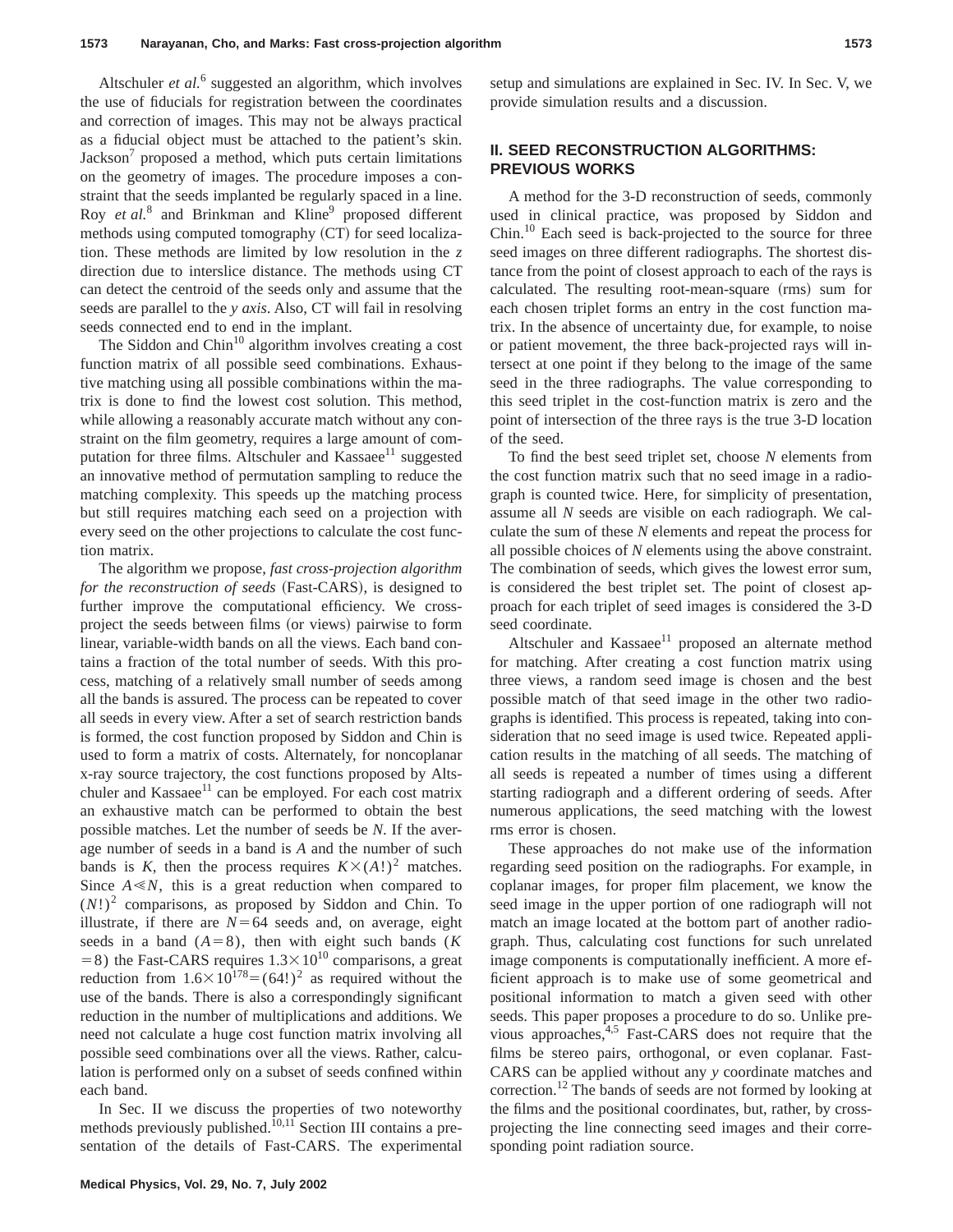

FIG. 2. Obtaining the projection of the line connecting a seed image and source on another film. A seed image is chosen at random from  $F_1$  and back-projected to  $S_1$ . The projection of this line is formed on  $F_3$ . The dotted lines show the projection of the 3-D point, the point of intersection of the line, and the plane. The dark line connecting the end points of the two projections is the 2-D projection of the line  $F_1 - S_1$ .

## **III. ALGORITHM**

The coordinate system proposed by  $Siddon<sup>13</sup>$  is used throughout this paper  $(Fig. 1)$ . Consider, as illustrated in Fig. 2, three radiographs, each recording *N* seed images. Shown in the middle of the figure is an example seed in space, projected onto three film planes  $F_1$ ,  $F_2$ , and  $F_3$  from three x-ray source positions  $S_1$ ,  $S_2$ , and  $S_3$ . The inner circle represents the locus of locations of the radiation source and the outer circle the locus of the film-plane points closest to the x-ray source. In a noiseless case, a line connecting the seed image and the corresponding source will pass through the actual 3-D position of the seed. For example, the line connecting the known projection point,  $P_1$ , and the x-ray source,  $S_1$ , must pass through the unknown seed coordinates. The line is labeled as  $l_1$ . A 2-D projection of  $l_1$  onto *F*<sup>3</sup> results in a line on which the seed projection must lie. For example, the projection of  $l_1$  onto film plane  $F_3$  is the line  $l_{31}$ . The projection,  $P_3$ , of the unknown seed coordinates onto  $F_3$ , independent of the seed location on line  $l_1$ , must lie at some point on the line  $l_{31}$ . Therefore, in searching for the seed projection on  $F_3$  that matches the projection  $P_1$ , attention can be limited to line  $l_{31}$  rather than the entire  $F_3$ plane. This is the essence of Fast-CARS.

In the presence of small uncertainties, such as incremental patient movement and digitization error, the line  $l_{31}$  will pass close to, rather than directly through, the actual seed image. The band,  $B_{31}$ , centered on line  $l_{31}$ , will contain only a few ambiguous seeds that cast doubt on the true identity of the cross-projected seed. We can limit the matching of the seed image to those included in the band.



FIG. 3. (a) Shown above is the band on one film, where only the projection of a single seed image-source line is taken (solid line). The dotted lines are the edges of the band corresponding to this line. (b) Here the projection of all the seeds from the band on the left is shown. As we can see, there are three darker lines corresponding to the projection of the seed-image–source lines. The lighter lines on either side are its bands. All the seeds lying in the union of the bands (between two dark curves) are taken for matching.

Let us call the bands formed in the three radiographs  $B_1$ ,  $B_2$ , and  $B_3$ , respectively. Our algorithm involves the following steps.

- $(1)$  Select a seed image from  $F_1$ .
- (2) Obtain the projection of the line connecting the seed image and  $S_1$  on  $F_2$ .
- (3) Form a search restriction band,  $B_2$ , on  $F_2$  centered on the projected line.
- (4) Take a seed image from  $B_2$  and connect it to source  $S_2$ .
- $(5)$  Obtain the projection of this line on  $F_1$  and  $F_3$ .
- $(6)$  Generate bands centered around these lines on  $F_1$  and  $F_3$ .
- $(7)$  Repeat steps  $(4)$ – $(6)$  over all seed images of  $B_2$ .
- $(8)$  Form  $B_1$  and  $B_3$ , a union of all the bands, in  $F_1$  and  $F_3$ , respectively.
- (9) Match all seeds in  $B_1$ ,  $B_2$ , and  $B_3$ .
- $(10)$  Repeat steps  $(1)$ – $(9)$  using an unmatched seed in  $F_1$ until all seeds have been matched.

## **A. Generation of search restriction bands**

A line connecting the 2-D seed image and its corresponding source will pass through the actual 3-D location of the seed. The projection of a segment of this line can be formed on films taken at other angles. Using the same labels as above we will show how the projections of these lines are obtained.

Any two points on the film plane,  $F<sub>2</sub>$ , and the corresponding x-ray source position,  $S_2$ , will constitute three unique points that can define a plane. The line connecting the seed image on another film,  $F_1$ , and its source,  $S_1$ , will intersect this plane at a point. Projection of this point onto the 2D film plane,  $F_2$ , can be obtained. It will be referred to as  $P_1$ . Similarly, two other points on the same plane,  $F_2$ , and source,  $S_2$ , define another plane, whose point of intersection with the same line can be found. The projection of this point of intersection will yield a point on  $F_2$ . It will be referred to as  $P_2$ . The line *L* joining  $P_1$  and  $P_2$  is identified to a projection of  $l_1$ , the line connecting the seed image on  $F_1$  to  $S_1$ , onto  $F<sub>2</sub>$ . As a convention we use two adjacent corner points on the film plane as the first two points, and its corresponding opposite corners as the other two points to form the planes. The equations for calculating the above can be found in the Appendix. Now let the equation of the line, *L*, be *yL*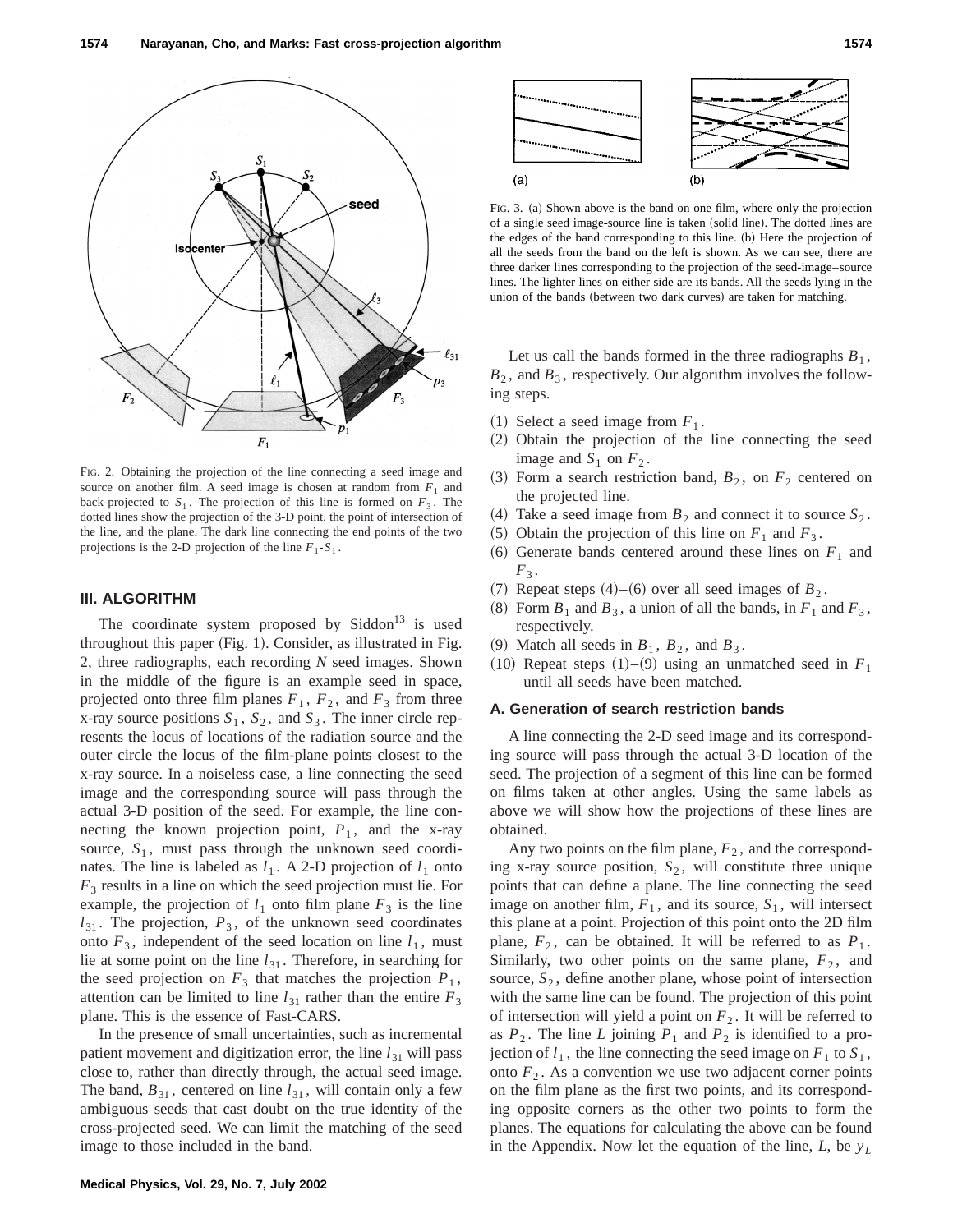TABLE I. A comparison of timings in seconds between the two algorithms for three and four views. Calculations were performed on a 600 MHz computer. The sizes of the bands were kept at 1.2 cm for all experiments.

|                 | Three views      |               | Four views       |               |  |
|-----------------|------------------|---------------|------------------|---------------|--|
| Number of seeds | Without-CARS (s) | Fast-CARS (s) | Without-CARS (s) | Fast-CARS (s) |  |
| 60              | 6                |               | 340              | 18            |  |
| 90              | 20               |               | 1233             | 56            |  |
| 120             | 47               | 8             | 5505             | 342           |  |
| 150             | 91               | 33            | 13599            | 867           |  |
| 200             | 216              | 80            | 42525            | 3637          |  |

 $=mx_L+b$ , where *b* is the *Y* intercept. If 2*k* is the width of the band, let  $b^- = b - k$  and  $b^+ = b + k$ . If the *Y* coordinate of the seed image satisfies the following relationship,  $mx + b^- < y$  $\langle mx+b^+,$  then the seed belongs to the band centered on *L*, where *x* and *y* are the two-dimensional coordinates of the seed image. When several bands are on one film, the union of all the seeds from each of the bands may be formed as shown in Fig. 3, which can then be used for subsequent matching and the reconstruction process.

## **B. Seed matching and reconstruction**

The method proposed by Siddon and  $Chin<sup>10</sup>$  is used to calculate the 3-D location of the seed and the cost function matrix for the reconstruction. The seeds used for backprojection here are the ones in  $B_1$ ,  $B_2$ , and  $B_3$ . In such a case the cost function matrix will be very small. Since we have discarded the uncorrelated triplets, there is a reduction in the number of times a possible seed position is calculated as compared to previous methods. We can then perform either an exhaustive combinatorial optimization<sup>10</sup> or do the permutation sampling<sup>11</sup> to get the best triplets. In our work the latter method was used for improved efficiency. Since we already know the assumed end coordinates from calculating the cost function matrix, the 3-D end points can be extracted quickly and used for the dose calculation. In summary, our algorithm consists of the following steps.

- ~1! Perform cross-projection to form search limiting bands on images.
- $(2)$  Calculate the cost-function matrix for the seeds within the individual bands alone, using the Siddon–Chin method.
- ~3! Perform permutation sampling on the cost-function matrix obtained in step #2 to determine the best triplet set.

# **IV. ALGORITHM TESTING**

## **A. Simulation studies**

Simulation studies were performed using computergenerated data. The algorithms were coded in  $C_{+}$  in Windows 2000 environment and simulations performed on a 600 MHz PC. The length of the seed was taken to be 0.3 cm. For our setup the source-to-isocenter distance was 100 cm and the source-to-film distance was 140 cm. The seeds were randomly generated within a 5 cm cube centered about the isocenter. For the three-view technique the images were simu-



FIG. 4. A comparison of computational speed: 3-D seed reconstruction from three views.  $(+)$  Without-CARS;  $(*)$  Fast-CARS.



FIG. 5. A comparison of computational speed: 3-D seed reconstruction from four views.  $(+)$  Without-CARS;  $(*)$  Fast-CARS

lated at gantry angles of  $0^{\circ}$ , 15°, and  $-15^{\circ}$ . For the fourth view, a  $-30^{\circ}$  projection was added. The x-ray source was assumed to be a point source.

To test the algorithm performance, simulations were performed for various numbers of seeds in a noiseless environment. Subsequently, a slight translation in 3-D coordinates was introduced to simulate patient motion. Since patient motion can be assumed to be uniform over all the seeds, it can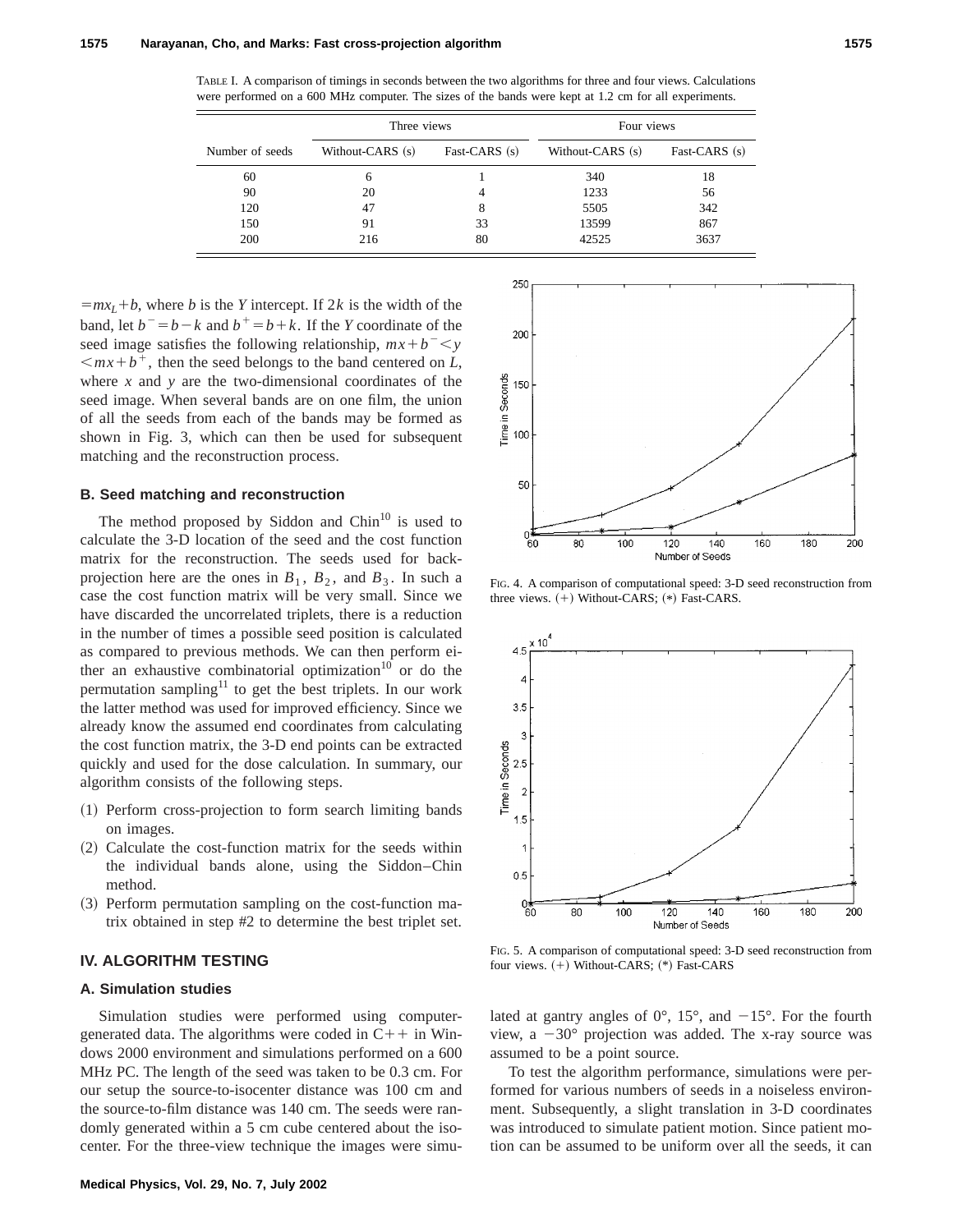TABLE II. (a) A three-view example: a comparison of mismatches in the presence of translation errors,  $E_1$ ,  $E_1$  is a uniform shift of all seeds in the *x* and *y* direction. *N* is the number of seeds. Three views were equally spaced at 15-degree increments. The width of the search restriction band was chosen to compensate for the amount of translation in the system. (b) A three-view example: comparison of mismatches in the presence of segmentation/digitization error,  $E_2$ .  $E_2$  is the standard deviation of a random Gaussian noise added around the 2-D seed coordinates. Bands of size 1.2 cm were used.

| (a)        |          |          |                |          |           |           |                   |
|------------|----------|----------|----------------|----------|-----------|-----------|-------------------|
| $E_1$ (cm) | $N=20$   | $N=40$   | $N=60$         | $N=80$   | $N = 100$ | $N = 120$ | Band<br>size (cm) |
| $0.0\,$    | $\Omega$ | $\Omega$ | $\overline{0}$ | $\Omega$ | $\Omega$  | 0         | 1.2               |
| 0.2        |          |          |                |          |           |           | 1.2               |
| 0.4        |          |          |                |          |           |           | 1.6               |
| 0.6        |          |          |                |          |           |           | 1.8               |
| 0.8        |          |          |                |          |           |           | 2.0               |
| 1.0        |          | $^{(1)}$ |                |          | 6         | 8         | 2.0               |
|            |          |          |                | (b)      |           |           |                   |
| $E_2$ (cm) |          | $N=20$   | $N=40$         | $N = 60$ | $N=80$    | $N = 100$ | $N = 120$         |
| 0.00       |          | $\Omega$ | $\Omega$       | $\Omega$ | $\Omega$  |           |                   |
| 0.02       |          |          |                |          |           |           |                   |
| 0.04       |          |          |                |          |           |           |                   |
| 0.06       |          |          |                |          |           |           |                   |
| 0.08       |          |          |                |          |           |           |                   |
| 0.10       |          | 0        | U              |          | 2         |           | 4                 |

be simulated by translation in the *x* and *y* directions. This can be done by adding a constant vector,  $E_1$ , to the 3-D coordinates of the seeds. The amount of translation was varied from 0.2 to 1.0 cm and the mismatches were noted in each case. In addition, Gaussian noise,  $E<sub>2</sub>$ , was added around the seed end coordinates to simulate digitization/ segmentation errors. Since the errors in consideration are usually on the order of a few pixels, the noise added was kept to zero mean Gaussian with a standard deviation varying from 0.02 to 0.1 cm.

The width of the search restriction band was varied from  $1.0$  to  $2.0$  cm. The number of missed seeds (seeds not falling in their corresponding bands) and mismatches were noted. Too small a band will lead to seeds being missed and, hence, a mismatch during reconstruction. This is because the noise is so large that the seeds have migrated from their supposed position and will not fall in their corresponding band. This can occur in cases of a large amount of patient motion. Too wide a band is also not advisable since the number of seeds in each band will be large and will lead to unnecessary matching and reconstruction. Later, Table IV shows the effect of a search restriction bandwidth on matching accuracy for three views with 100 seeds each and 0.4 cm translation error in the *y* direction. We chose the *y* direction, as the

TABLE III. (a) A four-view example: comparison of mismatches in the presence of translation errors,  $E_1$ . Four views were equally spaced at 15-degree increments. Note the reduction in number of mismatches compared to the three-view example, Table 2a. (b) A four-view example: a comparison of mismatches in the presence of segmentation/digitization error,  $E_2$ . Again, the reduction in the number of mismatches compared to the three-view example, Table II(b), is noted. Bands of size  $1.2 ~(cm)$  were used.

| (a)        |          |          |          |          |           |           |                   |
|------------|----------|----------|----------|----------|-----------|-----------|-------------------|
| $E_1$ (cm) | $N=20$   | $N = 40$ | $N=60$   | $N=80$   | $N = 100$ | $N = 120$ | Band<br>size (cm) |
| $0.0\,$    | $\Omega$ | $\Omega$ | $\Omega$ | $\Omega$ | $\Omega$  | $\Omega$  | 1.2               |
| 0.2        |          |          |          |          |           |           | 1.2               |
| $0.4\,$    |          |          |          |          |           |           | 1.6               |
| 0.6        |          |          |          |          |           |           | 1.8               |
| $0.8\,$    |          |          |          |          |           |           | 2.0               |
| $1.0\,$    |          | $\left($ | $\theta$ | 3        | 4         | 4         | 2.0               |
|            |          |          |          | (b)      |           |           |                   |
| $E_2$ (cm) |          | $N=20$   | $N=40$   | $N=60$   | $N=80$    | $N = 100$ | $N = 120$         |
| 0.00       |          | $\Omega$ | $\theta$ | $\Omega$ | $\Omega$  | $\Omega$  | $\theta$          |
| 0.02       |          |          |          |          |           |           |                   |
| 0.04       |          |          |          |          |           |           |                   |
| 0.06       |          |          |          |          |           |           |                   |
| 0.08       |          |          |          |          |           |           |                   |
| 0.1        |          |          |          |          |           |           |                   |
|            |          |          |          |          |           |           |                   |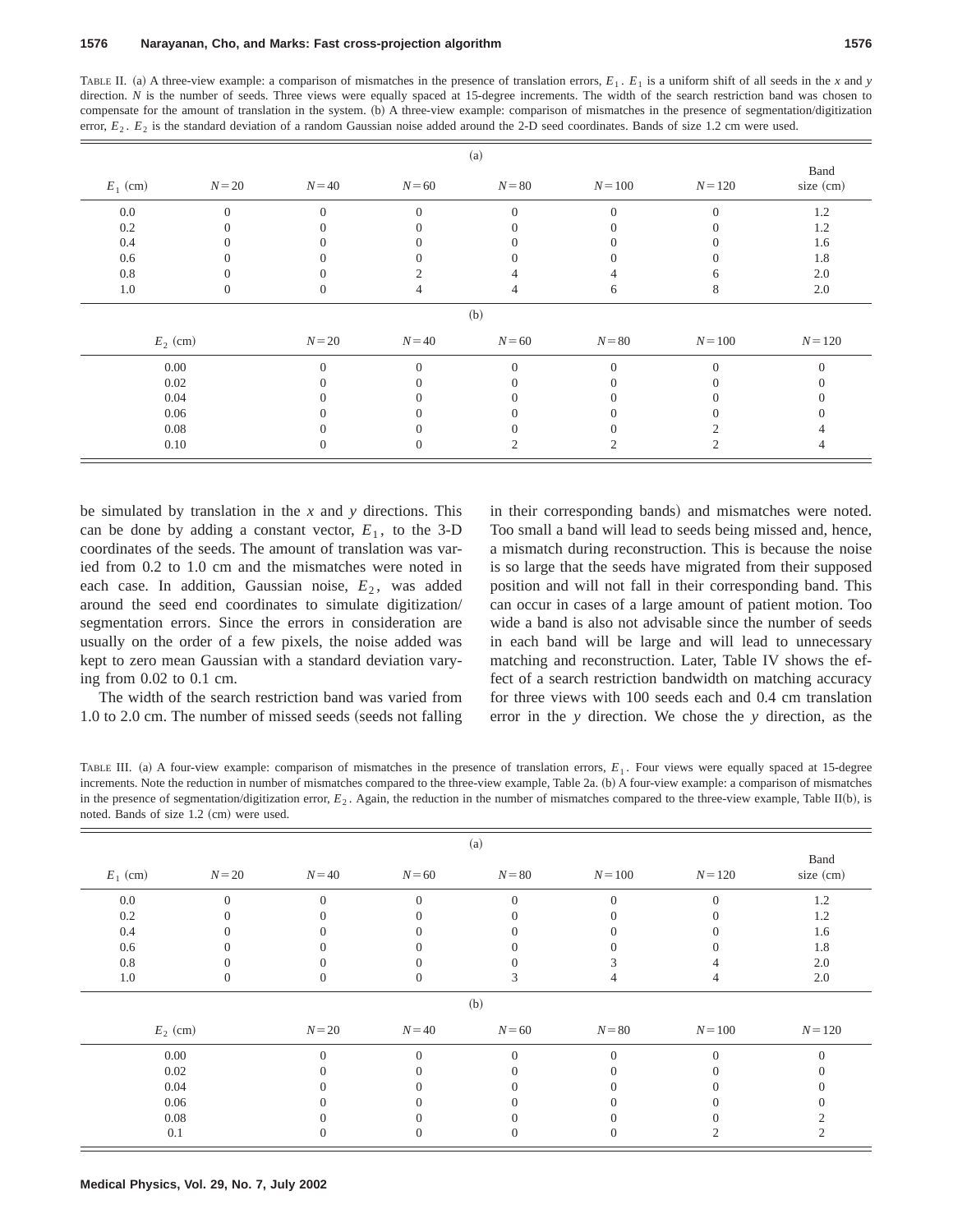

FIG. 6. The figure shows probable mismatches using three films. The rays shown are the back-projected rays from three seed images on three films to their respective sources. In this particular case there exist two ambiguous solution sets, denoted by the circles and the diamonds. The ambiguities can be resolved with an additional film.

bands are more susceptible to errors in this direction. A translation in *x* will cause the seeds to move in a direction parallel to the bands and therefore will not be a factor for the errors.

## **B. Phantom studies**

In order to test the accuracy of Fast-CARS under the clinical setting, a test phantom was constructed. The phantom consisted of 20 dummy I-125 seeds (Standard Imaging, Middleton, WI) embedded in Lucite plates with known end point coordinates. The phantom was imaged with an image intensifier (Elekta SLS-14 simulator, Crawley, UK) using a 9 in. mode at gantry angles of 165°, 180°, and 195°. The acquired images were corrected for geometric distortion at subpixel accuracy.14 Subsequently, the 2-D end coordinates of the seeds were determined using a seed localizer program.<sup>2,3</sup> The pixel resolution was 487  $\mu$ m. The seed coordinates were then input to Fast-CARS for 3-D seed reconstruction.

TABLE IV. Effect of the search restriction bandwidth on matching accuracy and computational speed. The simulations were performed for 100 seeds with 0.4 cm translation error in the *y* direction.

| Width of band (cm) | Number of mismatches | Execution time (s) |
|--------------------|----------------------|--------------------|
| 0.6                | 13                   |                    |
| 0.8                | 13                   |                    |
| 1.0                |                      |                    |
| 1.2                |                      |                    |
| 1.4                | 2                    | 5                  |
| 1.6                |                      | 6                  |
| 1.8                |                      | 6                  |
| 2.0                |                      |                    |

FIG. 7. In order to visualize the accuracy of the algorithm, the reconstructed 3-D seed end-point coordinates were forward projected onto the distortioncorrected fluoroscopy images. The example shown here is for the 180 degree gantry position. The seeds appear as light-gray segments and the white spots mark the end coordinates.

# **V. RESULTS AND DISCUSSIONS**

## **A. Simulation studies**

Table I and Fig. 4 show a comparison of the timings. The Fast-CARS consists of three components: (1) crossprojection from the search limiting bands in images,  $(2)$  the formation of cost function matrices according to Ref. 10, and  $(3)$  permutation sampling on the cost matrix based on Ref. 11 to determine the best triplet set. In order to assess the gain in computational speed due to a cross-projection algorithm, simulation studies were repeated without the benefit of component #1. Thus we compared Fast-CARS against a method with just two components, in which a matrix of cost functions with the full dataset was formed and the permutation sampling applied on the whole 3-D ensemble. This method will henceforth be referred to as "Without-CARS." The results indicate that for a typical range in number of seeds used in clinical practice, Fast-CARS is at least an order of magnitude faster than Without-CARS. Improvement in speed becomes even more remarkable when a comparison is made for reconstruction using four views (Table I and Fig.  $5$ ). The reconstruction speed will improve further as the computer processor speed continues to rise. Thus, the Fast-CARS makes the concept of real-time intraoperative dosimetry feasible and also the use of a large number of views clinically practical.

The efficacy of using a greater number of views is demonstrated empirically in Tables II and III. The results indicate that the occurrence of mismatches diminishes with the increase in the number of views. This can be understood in terms of cost function. For example, in order for a mismatch to occur in the four-view case, it would require all four components of the cost function to be large, which is less probable than the three-view situation, where only three components need to be erroneous. Use of an increased number of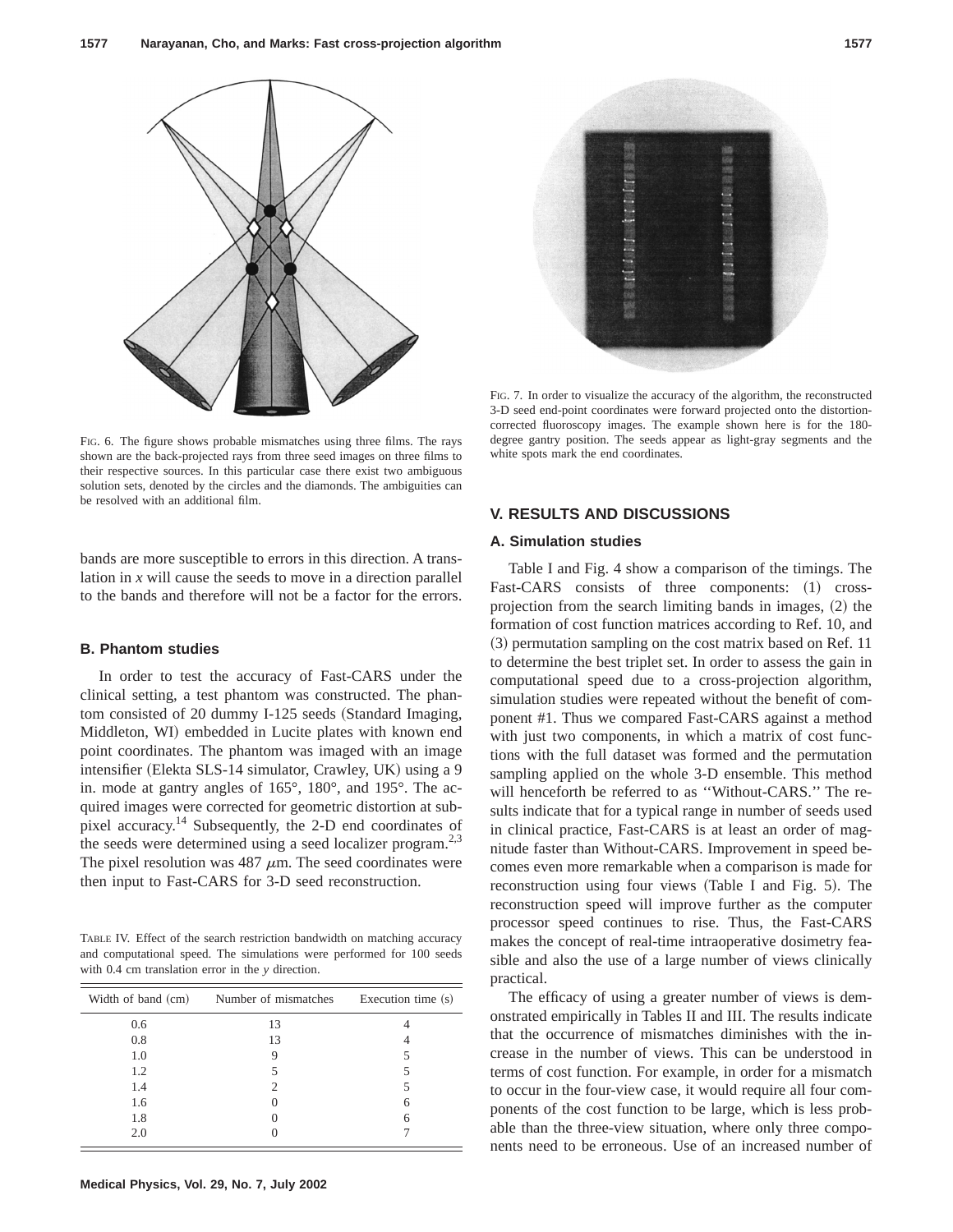views also helps resolve potential ambiguities in the matching process. It is well known that ambiguity in seed identification can exist with the two-view technique. It should be noted, however, that even with three views such ambiguities could occur. For example, in Fig. 6, we show the backprojected rays from three seed images on three views to their respective sources. For these three seeds there are two perfectly good solutions denoted by a set of diamonds and circles, of which only one is the correct solution, the other being a mismatch. This ambiguity can be resolved by adding a fourth view that is sufficiently spaced from the rest. In general, the possibility of ambiguous seed identity diminishes with the number of views.

Table IV shows the effect of the search restriction bandwidth on matching accuracy and speed. As shown in this example using 100 seeds and three views, for a translation error of 0.4 cm use of a narrow band led to large errors, even though the computation speed was fast. A more accurate reconstruction can be achieved at a small trade-off in execution time by increasing the bandwidth. For prostate brachytherapy in which the patient is kept under anesthesia, error due to patient motion is expected to be minimal.

## **B. Phantom studies**

The reconstructed end-point coordinates were compared to the known values. The mean error and standard deviation in the *x* and the *y* direction were  $410 \pm 615 \mu$ m and 218  $\pm$  293  $\mu$ m, demonstrating the geometric fidelity of the entire image processing, including distortion correction and seed reconstruction process. Furthermore, in order to visualize the algorithm performance, the reconstructed coordinates were projected onto the distortion-corrected fluoroscopy images. As shown in Fig. 7, the agreement is excellent.

## **VI. CONCLUSIONS**

The proposed cross-projection algorithm is a fast and accurate method for solving the seed reconstruction problem. The major advantage in speed comes from the savings in time in calculating a matrix of costs. Fast-CARS essentially reduces the search space by removing uncorrelated triplets. The algorithm can be applied to a large number of seeds for three or even four projections with near real-time performance. As such, it lends itself to time-constrained applications such as intraoperative dosimetry of prostate brachytherapy.

## **ACKNOWLEDGMENT**

This work was supported in part by a grant from the National Institutes of Health, CA89061.

# **APPENDIX: PROJECTION OF LINE CONNECTING SEED IMAGE AND SOURCE ONTO A PLANE**

Given a plane defined by three points  $P_1$ ,  $P_2$ ,  $P_3$  and a line defined by two points  $L_1$  and  $L_2$ , the point of intersection between the plane and the line can be determined as follows. Let the coordinates of the plane- and the linedefining points be

$$
P_1 = [x_1, y_1, z_1], \quad P_2 = [x_2, y_2, z_2],
$$
  

$$
P_3 = [x_3, y_3, z_3], \quad L_1 = [x_4, y_4, z_4],
$$

and

$$
L_2 = [x_5, y_5, z_5].
$$

It is convenient to form matrices

$$
A = \begin{bmatrix} 1 & 1 & 1 & 1 \\ x_1 & x_2 & x_3 & x_4 \\ y_1 & y_2 & y_3 & y_4 \\ z_1 & z_2 & z_3 & z_4 \end{bmatrix} \text{ and } B = \begin{bmatrix} 1 & 1 & 1 & 0 \\ x_1 & x_2 & x_3 & x_5 - x_4 \\ y_1 & y_2 & y_3 & y_5 - y_4 \\ z_1 & z_2 & z_3 & z_5 - z_4 \end{bmatrix}.
$$

Then the 3-D coordinates of the point of intersection,  $(\hat{x}, \hat{y}, \hat{z})$ , are given by

$$
\hat{x} = x_4 + t(x_4 - x_5), \quad \hat{y} = y_4 + t(y_4 - y_5),
$$
  
and  $\hat{z} = z_4 + t(z_4 - z_5), \quad \text{where} \quad t = \frac{|A|}{|B|}.$ 

By convention,  $P_1$  and  $P_2$  are two points on a film plane, which we call  $F_1$ . The point  $P_3$  corresponds to the source position associated with film  $F_1$ .  $L_1$  represents the source position associated with film  $F_2$ . And  $L_2$  is the coordinate of a given seed on film  $F_2$  that is cross-projected onto  $F_1$ .

The projection of  $(\hat{x}, \hat{y}, \hat{z})$  can be obtained on any film plane as follows:

$$
u' = \frac{(\hat{x} - x_3)}{(\hat{z} - z_3)} \cdot d + x_3,
$$
  

$$
\nu' = \frac{(\hat{y} - y_3)}{(\hat{z} - z_3)} \cdot d + y_3,
$$

where  $u'$  and  $v'$  are the projected coordinates of the 3-D point and *d* is the source to film distance. Given two such points on a film plane, a line can be formed. If the seed coordinates satisfy the conditions explained in Sec. III A, then it belongs to the band.

- a)Correspondence to Department of Radiation Oncology, University of Washington, Box 356043, Seattle, Washington 98195-6043. Telephone: (206) 598-4754; Fax: (206) 598-6218; electronic mail: psncho@u.washington.edu
- <sup>1</sup>P. D. Grimm, J. C. Blasko, J. E. Sylvester, R. M. Meier, and W. Cavanagh, "10-year biochemical (prostate-specific antigen) control of prostate cancer with (125) I brachytherapy," Int. J. Radiat. Oncol., Biol., Phys.  $51, 31-40$  (2001).
- ${}^{2}P$ . Cho and B. Adams, "Automated seed recognition for intraoperative prostate brachytherapy dosimetry," Med. Phys. 26, 1146 (abstract)  $(1999)$ .
- <sup>3</sup>P. S. Cho, "Computerized segmentation of clustered seeds in prostate brachytherapy,'' in *Proceedings of the 13th International Conference on*